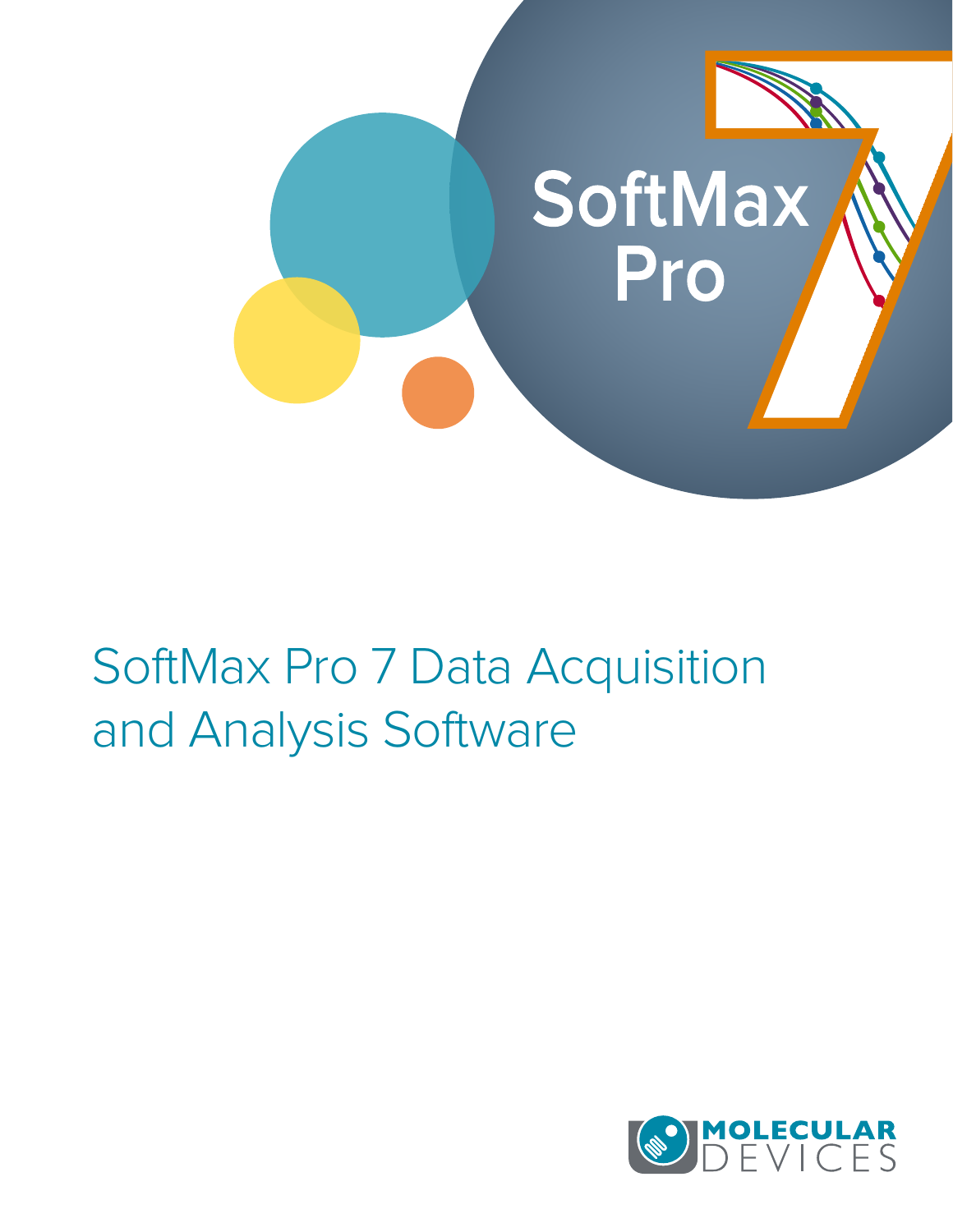### KEY FEATURES

- **Over 160 ready-to-run protocols**
- **Supports traditional and unconventional microplate reader assays, including imaging cytometry and western blots**
- **Protocol sharing with a strong user community**
- **Spectral optimization wizard to maximize assay signal window (SpectraMax i3x and Paradigm readers only)**



## SoftMax Pro Software

SoftMax Pro® Software is the most published microplate reader control and microplate data analysis software package available to scientists.

The inclusive package of ready-to-run protocols, analysis algorithms, and 21 different curve fit options plus custom curve fits provides the full solution from data acquisition to analysis to publishing.

SoftMax Pro is designed to provide both the simplicity needed for new users and the flexibility and power required for advanced data analysis. Every step has been optimized, whether you are acquiring data from a Molecular Devices microplate reader or importing data from another source, to simplify your analysis and reporting.

The FDA 21 CFR Part 11 compliance tools available for regulated laboratories deliver a complete solution to minimize validation costs, provide end-to-end chain of custody, and eliminate the need to validate additional analysis software. Major data privacy and security improvements were made to support the latest GDPR regulations.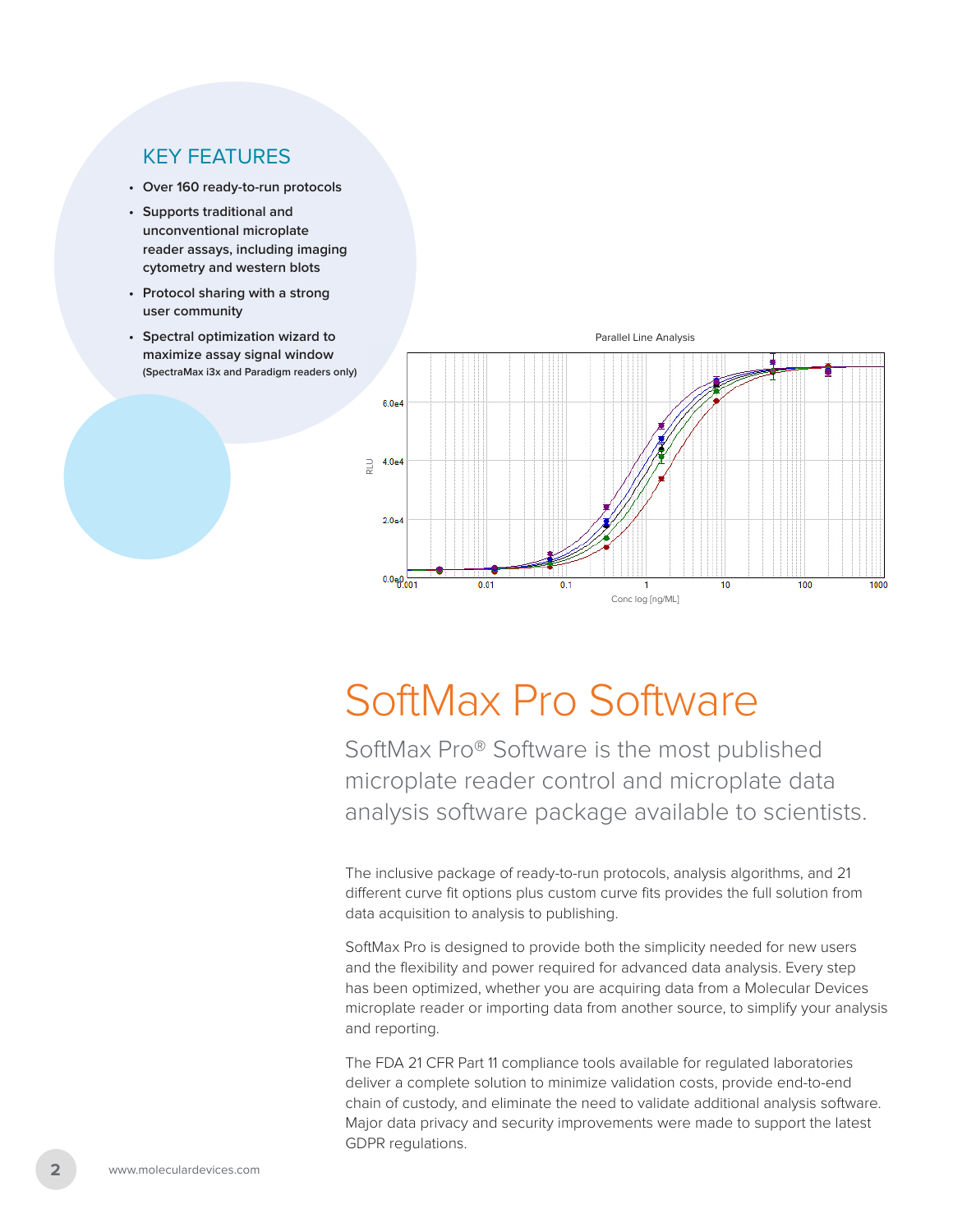## **SIMPLE SETUP FLEXIBLE AND POWERFUL**





### **SoftMax Pro Software simplifies data acquisition**

Get a variety of options to initiate the measurement of a microplate. Select a pre-written protocol with included acquisition settings or simply set your own parameters.

- Pause and resume kinetic reads to run discontinuous kinetic assays that last hours, days, or even weeks
- Set up custom multitask kinetic assays using the drag-and-drop workflow editor
- Measure several different signal outputs simultaneously over time
- Use over 160 pre-written protocols with pre-configured assay parameters and analysis settings to read, analyze, and report without having to become an expert
- Acquire the best data for your assay using several read options including endpoint, kinetic, spectral scan, and well scan
- Obtain the best signal window for your fluorescence-based assays with the fluorescence spectral optimization wizard
- Normalize OD measurements to a 1 cm path length using SoftMax Pro's patented PathCheck® Technology to avoid inconsistent readings from fluctuations in pipetting
- Ensure your results are never lost with automatic data recovery



#### **Import numerical data from any scientific instrument**

Import data from acquisition sources other than a Molecular Devices microplate reader.

- Prepare data in the provided easy-to-use Excel import templates
- **STANDARDIZE TO A SINGLE ANALYSIS PLATFORM WITH THE SOFTMAX PRO 7 IMPORT FEATURE**

• Import XML-based data directly for an automated workflow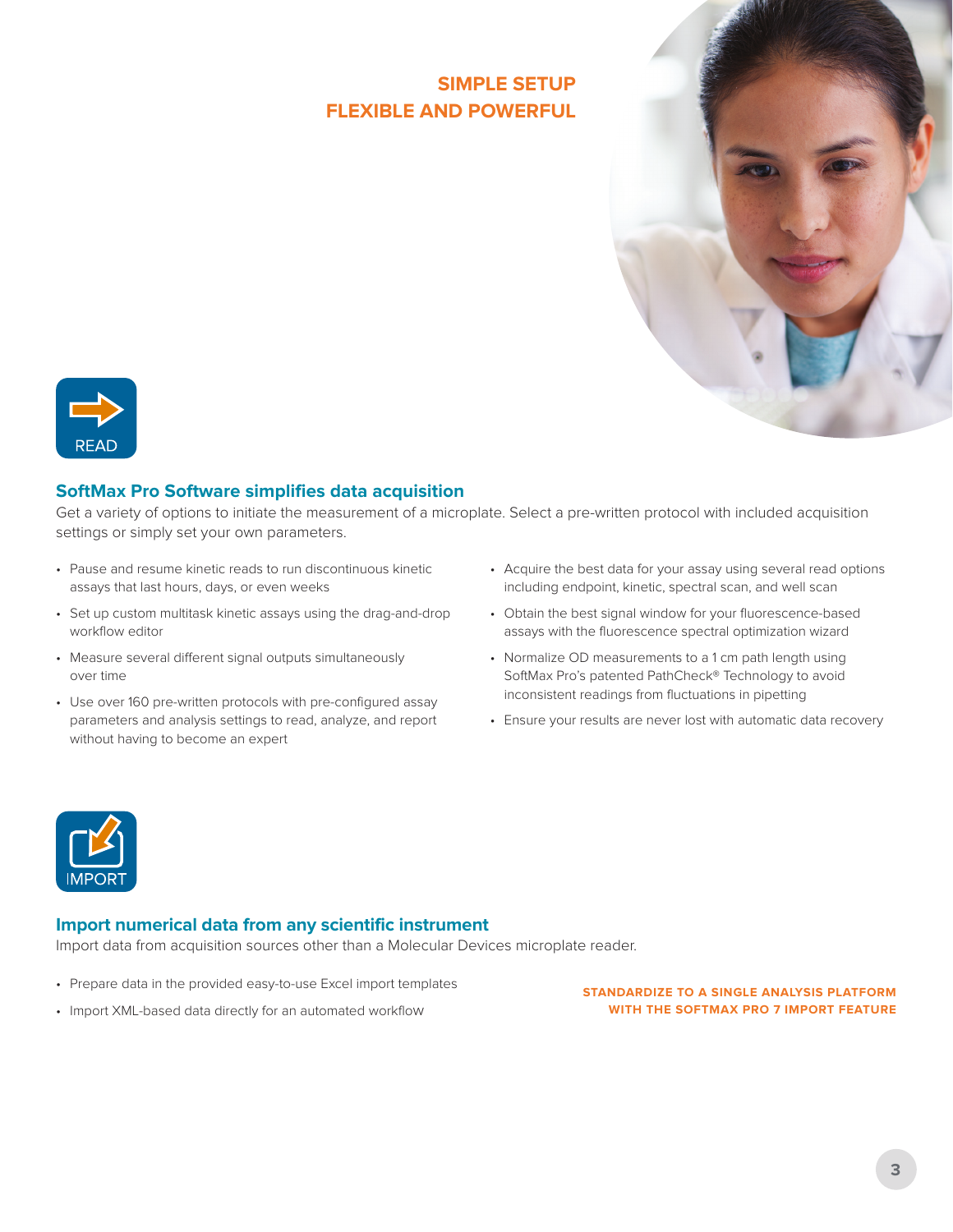

#### **Flexible calculations and formulas**

SoftMax Pro provides the most comprehensive source of microplate data analysis features available in a microplate reader software. Whether your need is simple curve fitting or extensive calculations across multiple plates, SoftMax Pro covers the full range of analysis capabilities.

- Utilize one of the 21 different curve fit options or create your own custom curve fit to graph your data in the best possible way
- Conduct Grubbs, Rosner, and ROUT outlier tests
- Apply standards across multiple plates to simplify cross-plate analysis and interpolation
- Easily automate common calculations like relative potency,  $EC_{50}$ , and Z factors
- Clone your plate data for multiple data reduction options, enabling you to test different analysis methods
- Perform custom, mathematical calculations

#### **Image analysis**

Analyze more than just standard microplate data. Acquisition and image-based data analysis may be done with the full set of SoftMax Pro analysis tools.

- Capture and analyze images generated from the SpectraMax® MiniMax™ Imaging Cytometer
- Count cells with StainFree Technology
- Recognize your cell types with supervised machine learning
- Acquire and analyze western blot images generated from the ScanLater Western Blot Detection Cartridge



#### **Publish like a pro**

Get your data ready to publish or report with flexible data output formats and tools.

- Present data in scatter, line, or bar graph format
- Print it the way you see it in SoftMax Pro
- Create reports with customizable notes sections with your own logo or images
- Export directly to a .xls (Excel) file or to XML for LIMS integration
- Easily save as a PDF file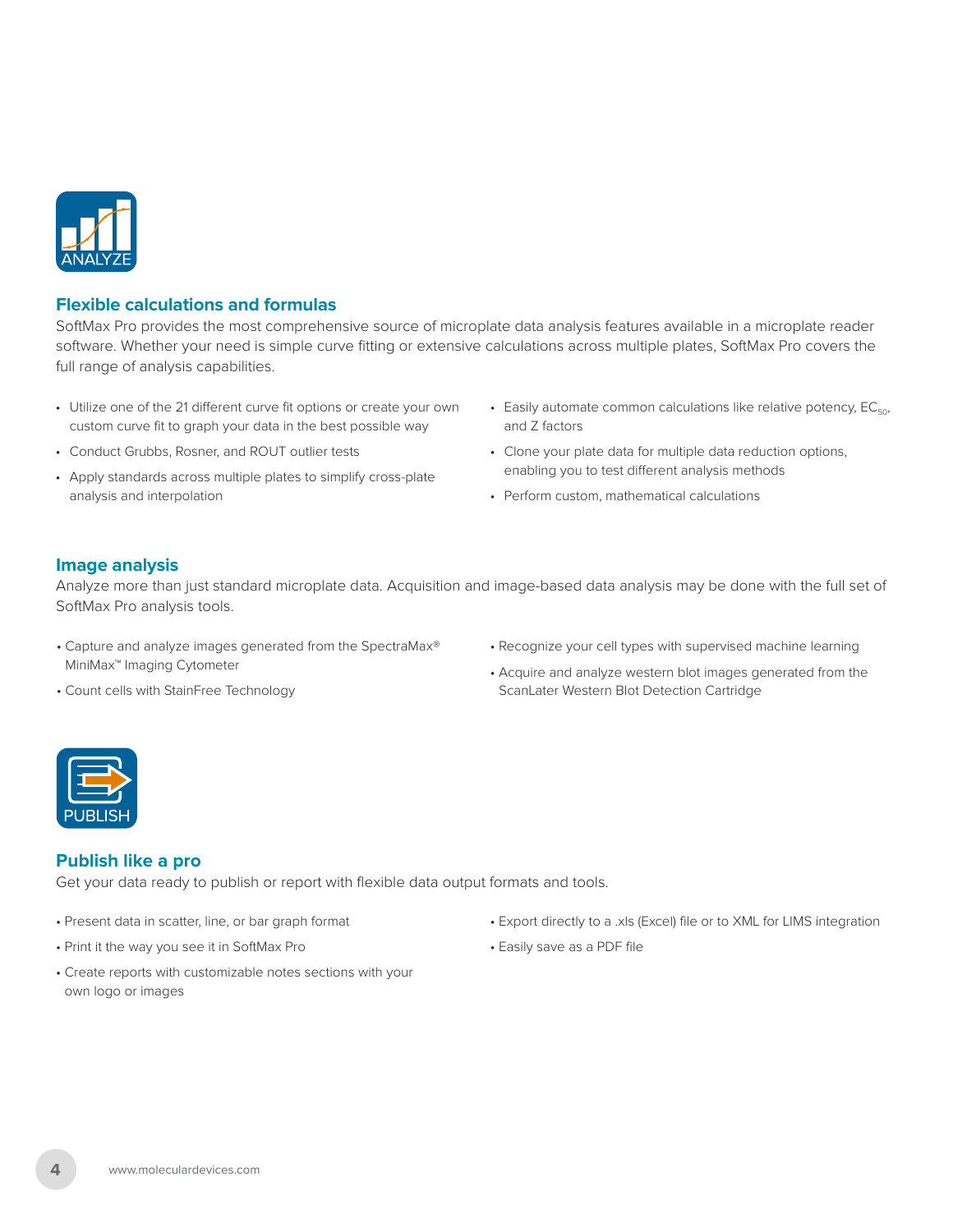## GxP tools for FDA 21 CFR Part 11 compliance

SoftMax Pro 7 GxP Software provides FDA 21 CFR Part 11 compliance tools in conjunction with data acquisition and analysis for 20+ Molecular Devices microplate readers.



### **Powerful compliance tools**

For laboratories in regulated environments, the SoftMax Pro GxP Software facilitates adherence to worldwide regulatory expectations with 21 CFR Part 11 compliance tools.

- Apply electronic signatures for verification, authorization, and approval of data files
- Track and record actions in the System Audit Trail
- Search and filter the System Audit Trail
- Control user licenses and access for increased security with powerful user management options
- Assign user permissions with a granular level of control
- Set up multiple administrators to manage separate project-based user groups
- Administer user accounts remotely
- Lockout log on failures and set additional security features including automatic idle log out and password aging
- Allow off-line usage and/or guest access
- Simplify and centralize site-license administration
- Use Windows Active Directory login option
- Track project documents in a controlled environment
- Share files with permission control in a Microsoft SQL database
- Auto export to PDF
- Export signed XML files



#### **Faster, easier validation**

Optional hardware and software validation tools are designed to speed and simplify the validation process by making it easier to demonstrate compliance of data collection and analysis. Available tools include:

- All-inclusive software validation package for SoftMax Pro GxP Software
- Instructions and worksheets for Installation Qualification (IQ)
- Instructions and worksheets for Operational Qualification (OQ) including important curve fits and routine calculations such as parallel line analysis
- Details on SoftMax Pro GxP Software features for implementation of FDA's 21 CFR Part 11 compliance requirements
- Validation plates for precise optical verification of microplate readers with detailed protocols and calculations
- On-site service for IQ-OQ and preventive maintenance by a certified field service engineer that includes:
	- A complete digital qualification report with calibration certification
	- Compliance to 21 CFR Part 11 requirements with electronic signatures and date/time stamps
	- Instant results with automated calculations built into the protocols for error-free procedure
	- Preventive maintenance to assure the best working condition for the microplate reader.



## **System requirements**

#### **Minimum requirements**

- Computer with single-core processor, 2 GHz or faster
- Windows 7, 32-bit or 64-bit (x86 or x64)
- 2 GB RAM
- 500 MB of available hard disk space
- 1024 x 768 or higher resolution display
- RS-232 serial port or USB 2.0 port with a Keyspan USB-to-serial adapter
- CD drive or external USB drive
- .NET Framework 4.6\*

#### **Recommended requirements**

- Computer with quad-core processor, 2 GHz or faster
- Windows 7, 32-bit or 64-bit (x86 or x64) or Windows 8, 32-bit or 64-bit (x86 or x64) or Windows 10, 32-bit or 64-bit (x86 or x64)
- $\cdot$  4 GB RAM\*\*
- 1 GB of available hard disk space or more
- 1280 x 1024 or higher resolution display with 32-bit graphics display and 256 MB video RAM
- USB 2.0 port with a Keyspan USB-to-serial adapter
- CD/DVD drive or external USB drive
- Internet connection
- .NET Framework 4.6\*
- \*.NET Framework 4.6 is installed automatically by the SoftMax Pro installer if necessary.
- \*\* If running on a virtual machine, Molecular Devices recommends a quad-core or faster processor with at least 6 GB RAM. For automation, 8 GB RAM is recommended.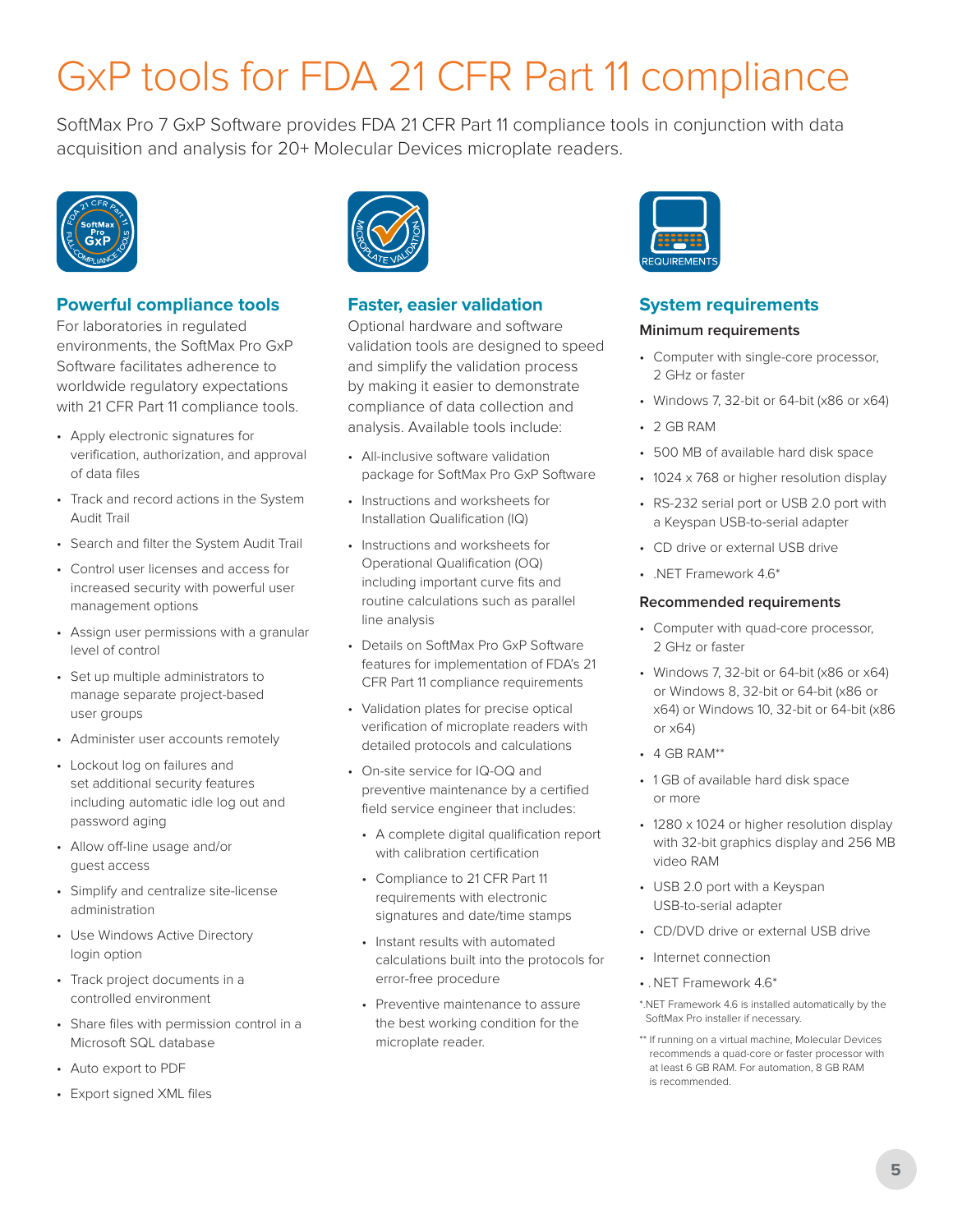## SoftMax Pro 7 Features



• 160+ prewritten protocols\* Chromo-LAL Antibody titration Multi-peak identification Equilibrium/percent binding Michaelis Menten Cell Titer-Glo Parallelism test (Fieller's Theorem) ELISA FP – anisotropy TRF/HTRF DNA and RNA concentration Bradford/BCA

Dual-Glo luciferase

- … and more!
- Read settings\*
	- Endpoint
	- Kinetic
	- Spectrum scan
	- Well scan: horizontal, vertical, cross, fill
- Discontinuous kinetics
- Multitask kinetics
- Set multiple wavelengths per read
- Read partial plates\*
- Multi-plate and multi-mode\* protocols
- Real-time kinetic data reporting\*
- Simulation mode
- Robotic and automation interface Import LIMS template information Export to a LIMS

 Automate software functionality Integrate with robots

• Imaging\* Western blot

> Whole cell: transmitted light and fluorescence



- Sample ID lists / Plate templates
	- Raw data\*\*: text or XML files (Import templates included)



- Display data as raw and/or reduced color map or gray scale
- View plate data in 3D graph
- Plate cloning for multiple reductions
- Kinetic reduction\* Vmax/time to Vmax
	- Onset time
	- Time at: max, min, ½ max
	- Area under curve
	- Slope
	- Custom formulas
	- … and more!
- Curve fits Custom curve fits (7.1) No fit (scatter plot)
	- Linear
	- Semi-Log
	- Log-Log

 Quadratic Cubic Quartic Log-Logit 5-Parameter Brain Cousens One-site specific One-site specific plus nonspecific Two-site specific Two-site competition Michaelis-Menten Michaelis-Menten (two isozymes) Exponential growth Exponential decay One-phase exponential association One-phase exponential decay

- Two-phase exponential
- Gaussian
- Cubic spline
- Point-to-point
- Curve analysis
	- $IC_{50}/EC_{50}$
	- Interpolation/extrapolation
	- Custom weighting
	- Parallel line analysis
	- Display relative potency and R2
	- Integrated confidence interval display
	- Confidence/Prediction bands in the graph section (7.1)
	- Outlier tests (Rosner, ROUT) (7.1)
- Bar graphs
- Formula syntax helper
- Imaging\*: cell viewing and counting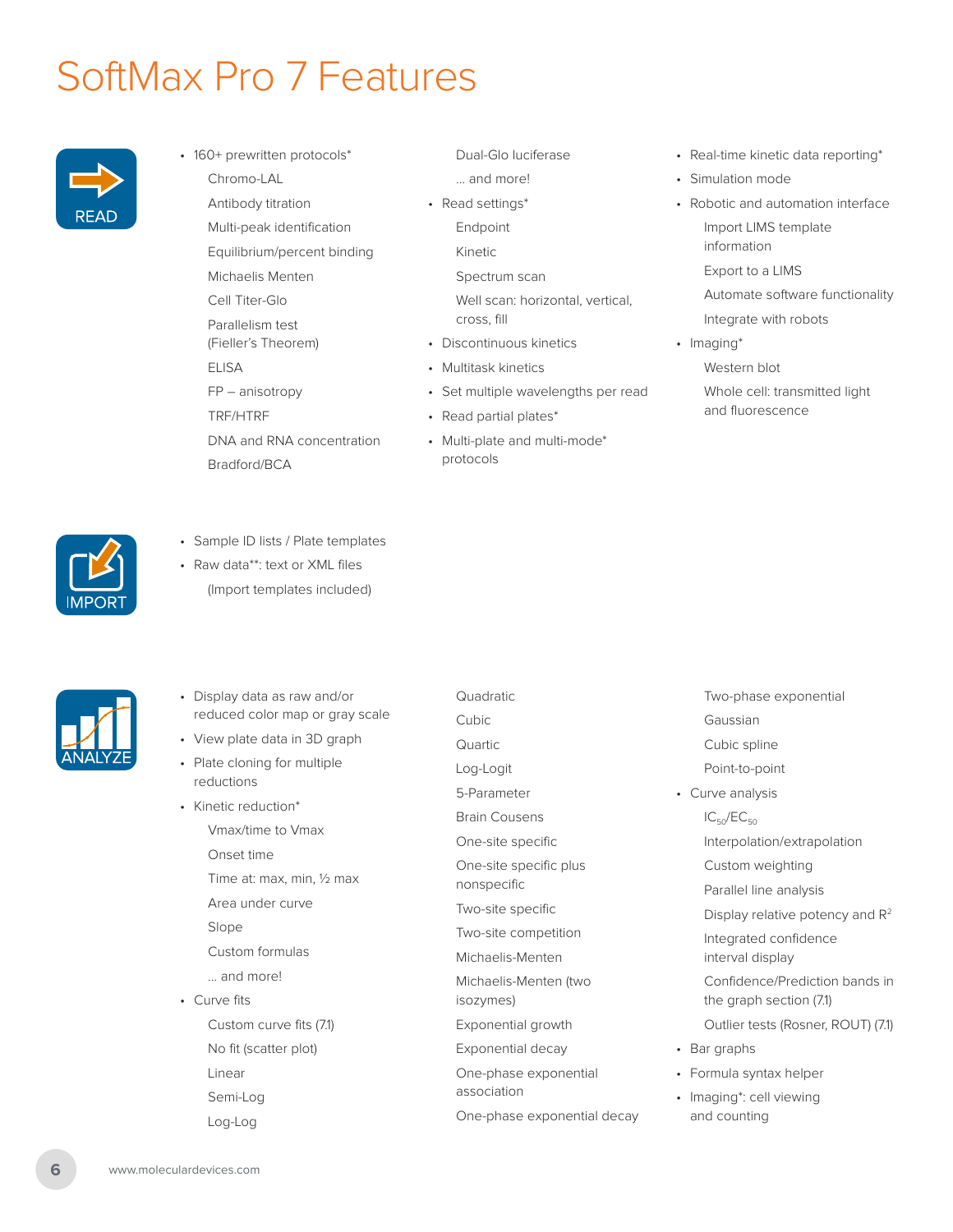

- Format notes sections and add images
- Custom report layout
- Set graph fonts and curve colors
- Cell images\*
- Western blot images\*

SoftMax Pro has been succesfully connected to Labware and LIMS Solutions and others.

- Export graph as a .png file
- Export: text, Excel, or XML file
- Export in plate or list format
- Auto-export: .sda(x), text, Excel, or (signed) XML files (7.1)



SoftMax Pro GxP Software\*\*\* enables both data analysis and instrument control in automated environments and has been integrated by many leading robotics. including Agilent Technologies, Beckman Coulter, Caliper Life Sciences, Gilson, Hamilton, HighRes Biosolutions, Hudson Robotics.

- Electronic signatures
- System Audit Trail
- File lockdown after statement signing
- Login and password protected
- Password aging
- Account deactivation after login failure
- Central user account administration
- Multiple administrators
- Transfer user licenses
- Modify user and group permissions
- Software validation package

Custom protocol writing, advanced SoftMax Pro support, and GxP installation services are also available.

\*Applies to selected plate reader models

\*\*Requires SoftMax Pro Import Feature

<sup>\*\*\*</sup>Requires SoftMax Pro GxP software package